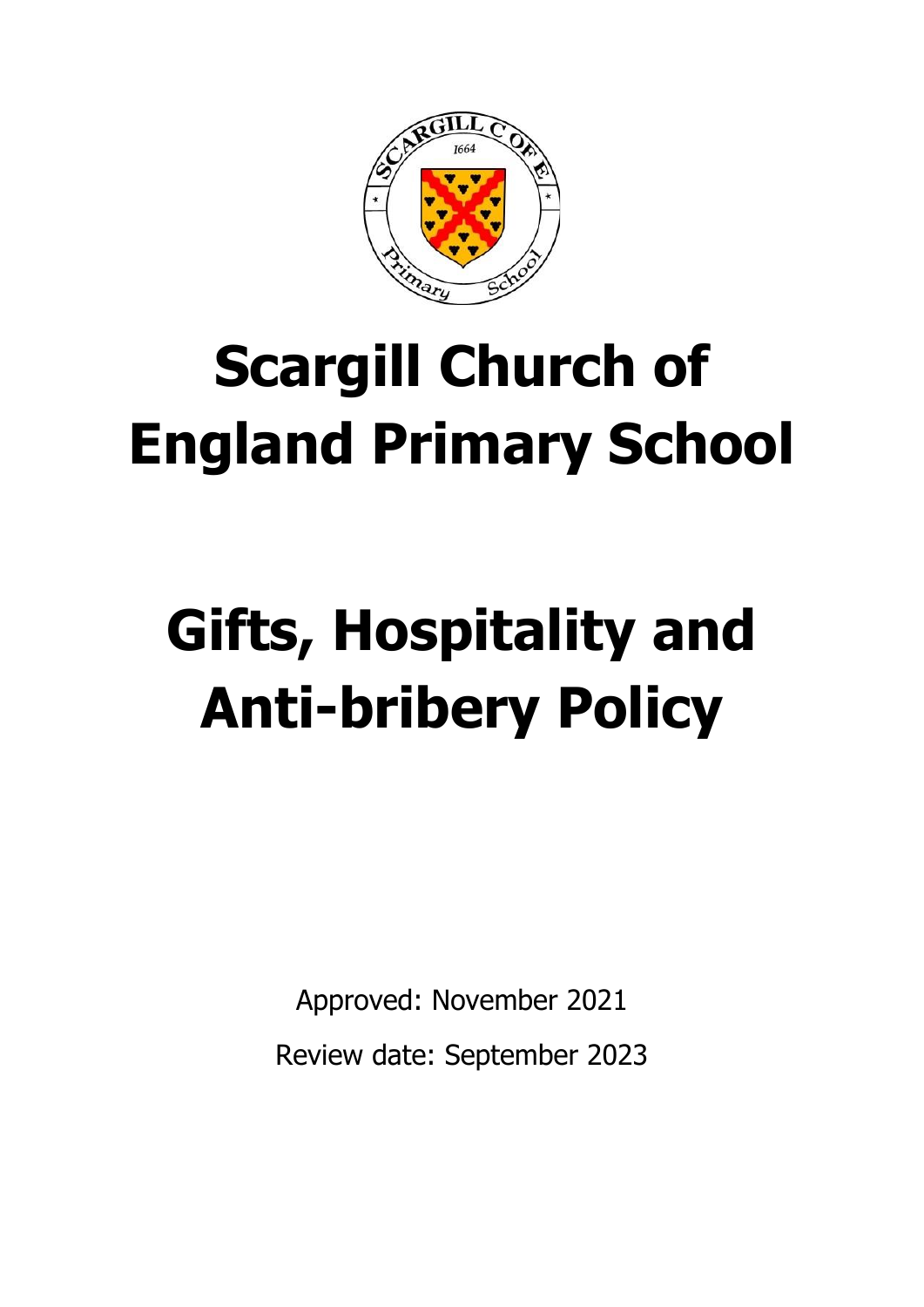

# **Gifts, Hospitality and Anti-bribery Policy**

Approved by Trust Board: 28<sup>th</sup> September 2021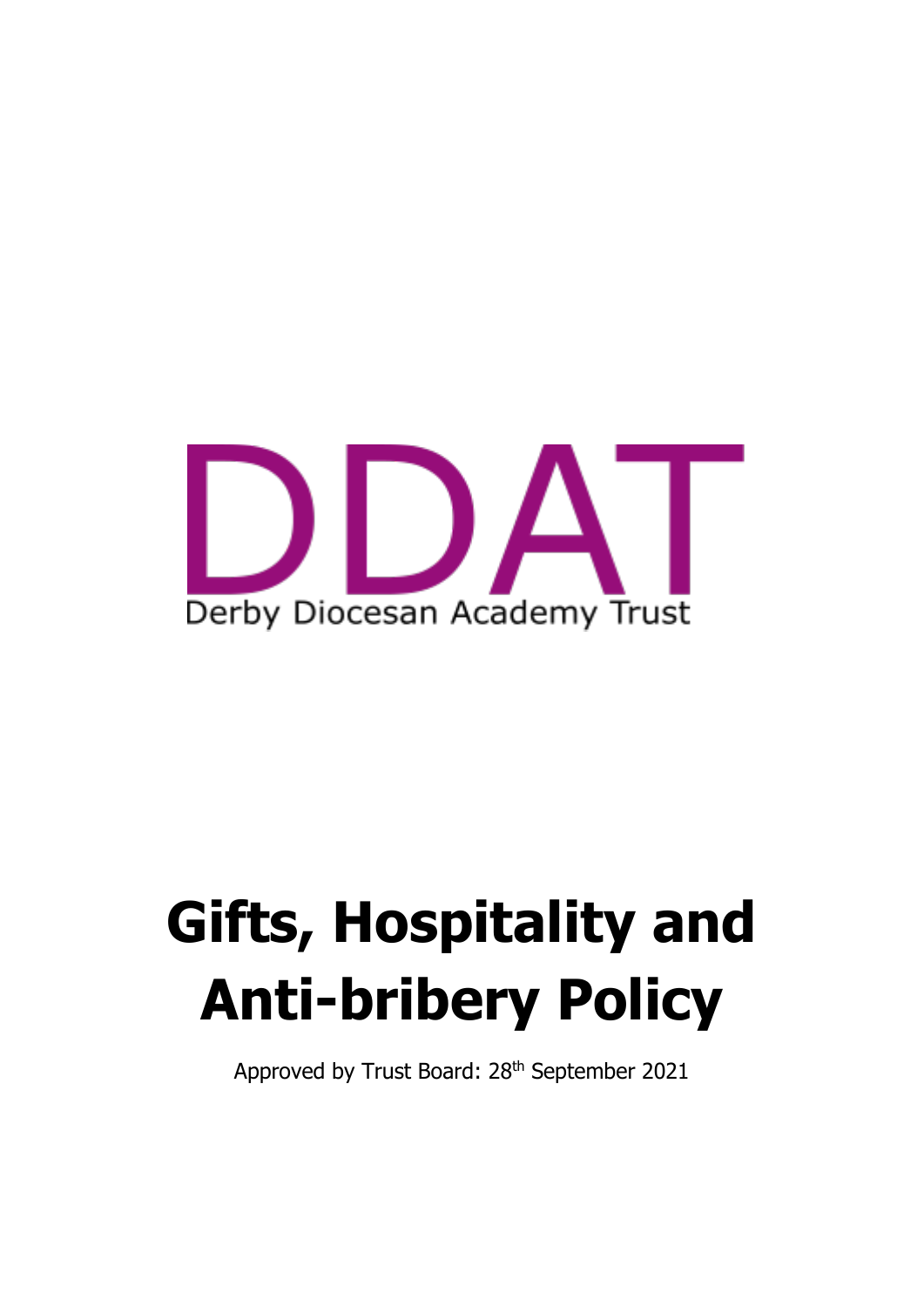#### **Contents:**

- 1. Introduction
- 2. The Bribery Act 2010
- 3. Unacceptable practice
- 4. Acceptable practice
- 5. Charitable donations
- 6. Gifts and hospitality from parents and pupils
- 7. Gifts to staff from the school
- 8. Reporting suspected bribery
- 9. Following investigation
- 10. Record keeping
- 11. Policy review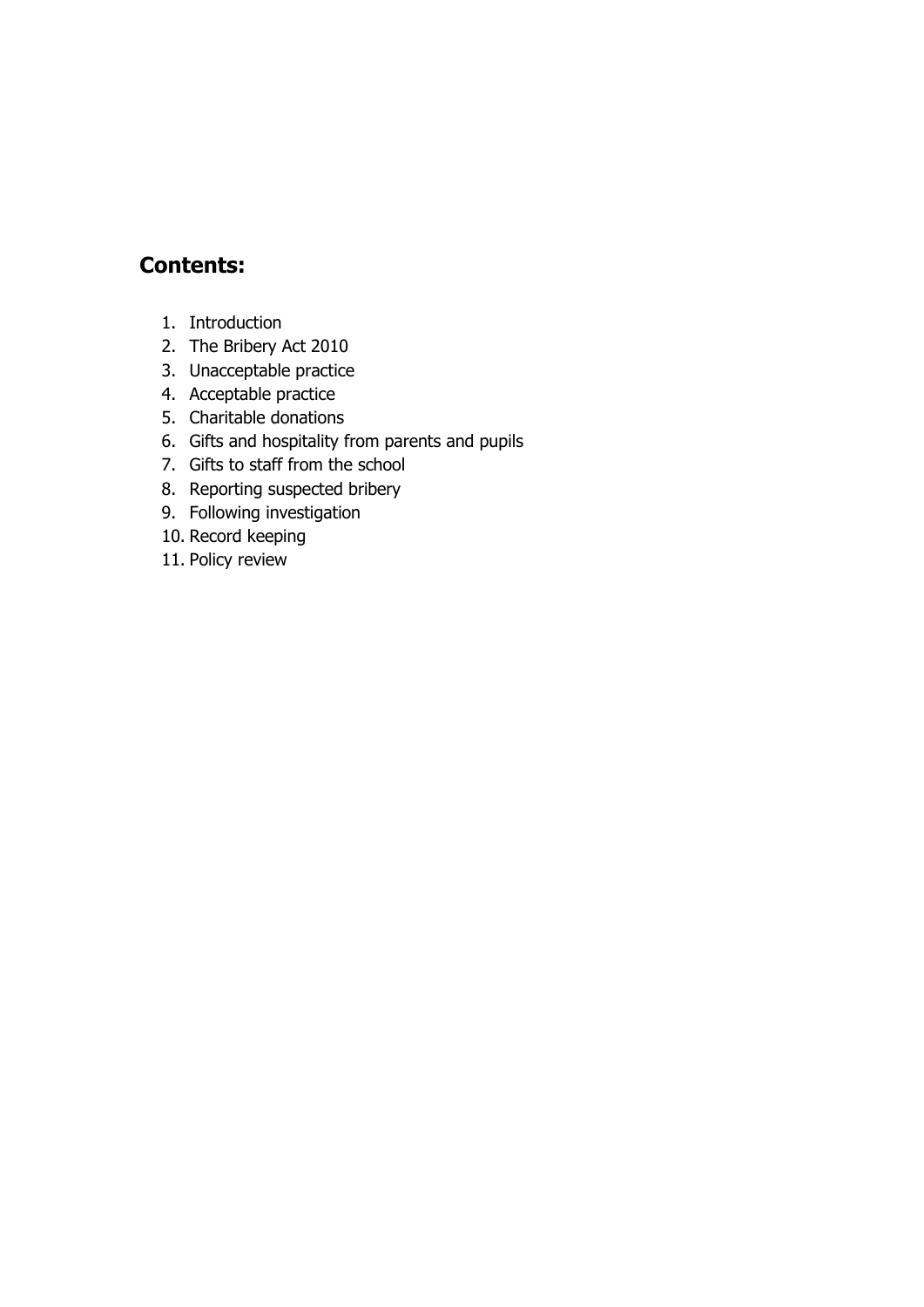#### **1. Introduction**

Derby Diocesan Academy Trust (DDAT) is committed to the highest ethical standards and acting with integrity in all business activities. This policy details the Trust's position on preventing and prohibiting bribery.

Bribery by, or of, employees, agents or consultants, or any person acting on behalf of the Trust, or schools within, will not be tolerated. The DDAT Trust Board is committed to implementing effective measures to prevent, monitor and eliminate bribery.

Bribery and corruption by individuals are punishable by up to 10 years' imprisonment and the Trust could face an unlimited fine and serious damage to its reputation; therefore, the Trust takes its legal responsibilities very seriously.

The purpose of this policy is to:

- Establish the responsibilities of the Trust and its school in observing and upholding our position on bribery and corruption.
- Provide information and guidance to central and school-based staff on how to recognise and deal with bribery and corruption concerns.

This policy covers all individuals working for the Trust at all levels (whether permanent, fixedterm or temporary), and includes governors, volunteers, agents and any other person associated with the Trust or schools within (known throughout the policy as employees).

#### **2. The Bribery Act 2010**

The Bribery Act 2010 came into force on 1 July 2011. It covers bribery and corruption in business activities in the UK and overseas. Under the Bribery Act 2010, a bribe is a financial or other type of advantage offered with the intention of inducing or rewarding improper performance of a function or activity, or knowledge or belief that accepting such a reward would constitute the improper performance of such a function or activity.

A criminal offence will be committed under the Act if: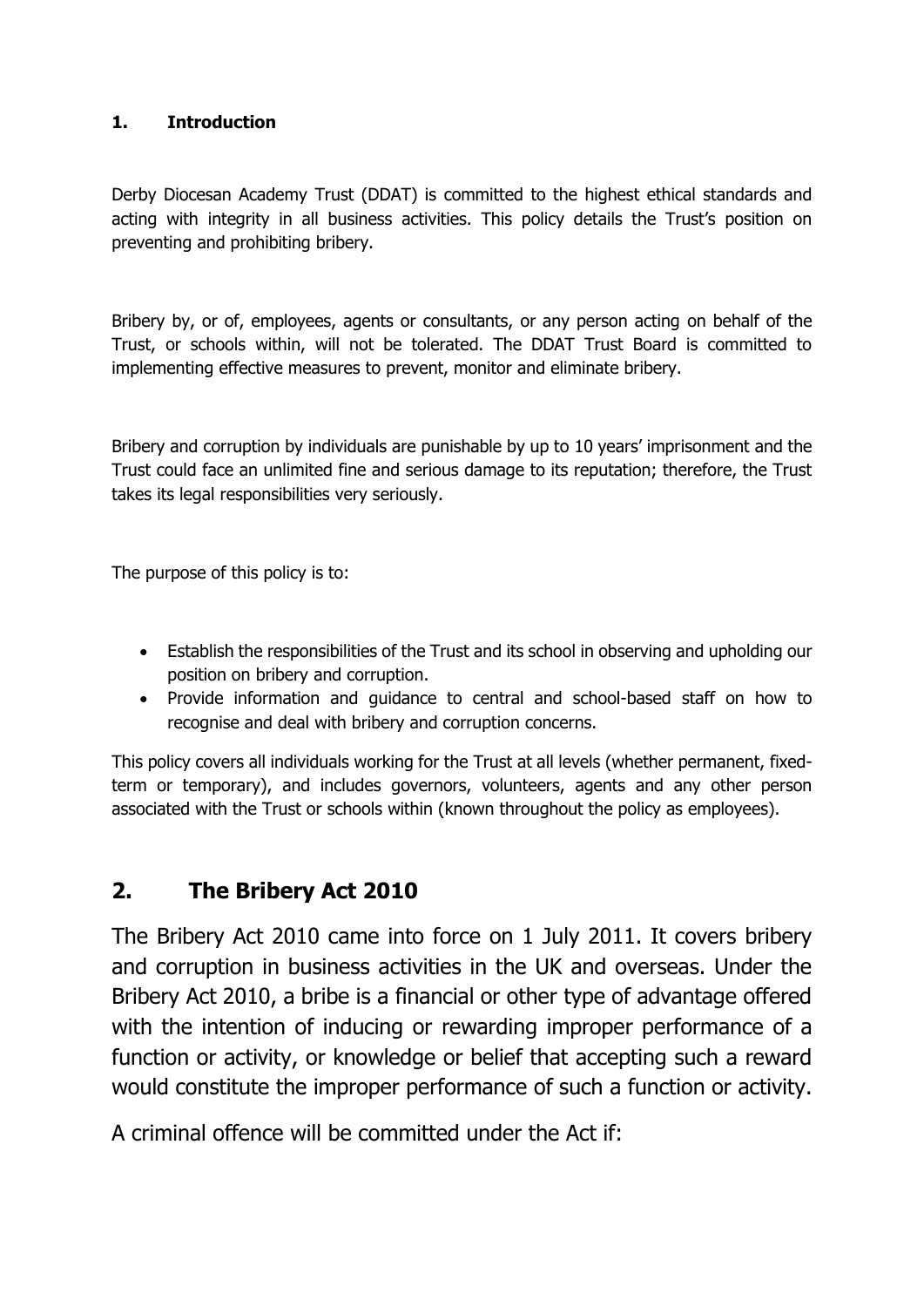- An employee or associated person acting for, or on behalf of, the Trust and/or school offers, promises, gives, requests, receives or agrees to receive bribes.
- An employee or associated person acting for, or on behalf of the Trust and/or school, offers, promises or gives a bribe to a public official with the intention of influencing that official in the performance of their duties.
- And, in either case, the Trust and/or school does not have the defence that it has adequate procedures in place to prevent bribery.

#### **3. Unacceptable practice**

It is not acceptable for employees to:

- Give, promise or offer a payment, gift or hospitality, with the expectation or hope that an advantage for the Trust and/or school will be received or to reward an advantage already received.
- Give, promise or offer a payment, gift or hospitality to a government official, agent or representative to facilitate or expedite a routine procedure.
- Accept payment from a third party if they know or suspect that it is offered with an expectation of a business advantage in return.
- Threaten or retaliate against another worker who has refused to commit a bribery offence or who has raised concerns under this policy.
- Engage in any activity that may lead to a breach of this policy.

#### **4. Acceptable practice**

This policy does not prohibit normal and appropriate hospitality (both given or received) if the following requirements are met:

- It is not made with the intention of influencing a third party to obtain or retain business or a business advantage, or to reward the provision or retention of business or a business advantage, or in exchange for favours or benefits.
- It is given in the Trust and/or school's name, not in the individual's.
- It complies with local law.
- It does not include cash or a cash equivalent, e.g. vouchers, gift certificates.
- It is appropriate in the circumstances, e.g. the giving of small gifts at Christmas time.
- The type and value of the gift is reasonable given the reason the gift is offered.
- It is given openly, not secretly.
- Gifts should not be offered to, or accepted from, government officials or representatives without the prior approval of the Headteacher or DDAT CFO. If there is any doubt or uncertainty, employees should make contact with the DDAT finance team to seek advice.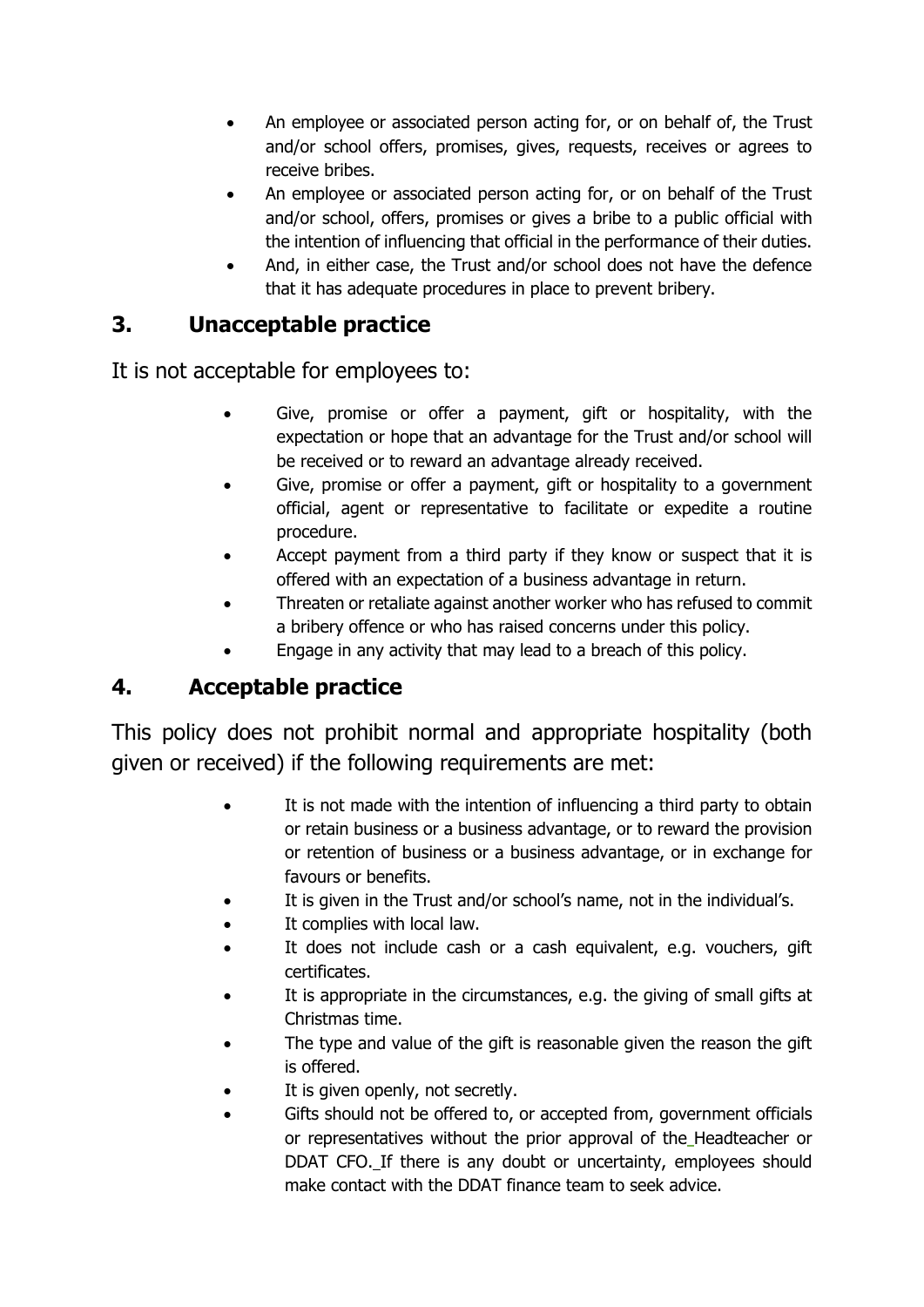The advice of the Trust is to, in all circumstances, consider whether the gift or hospitality is reasonable and justified and to consider the intention behind the gift.

### **5. Charitable donations**

Charitable donations are considered to be part of the Trust and school's wider purpose. The Trust and schools within support a number of carefully selected charities.

The Trust and its schools may also support fundraising events involving employees. The Trust and/or schools only make charitable donations that are legal and ethical.

No donation must be offered or made in the Trust and/or school's name without the prior approval of the Headteacher or DDAT CFO. If there is any doubt or uncertainty, employees should make contact with the DDAT finance team to seek advice.

# **6. Gifts and hospitality from parents and pupils**

It is permissible for staff to accept gifts from parents and pupils, for example, before Christmas and at the end of term/year.

Gifts of a value of £25 or less can be accepted from parents and pupils without approval from the headteacher (providing that these gifts do not satisfy the conditions outlined in 5.4). These gifts do not need to be recorded in the Gifts and Hospitality Register.

Staff are permitted to accept gifts from groups of pupils or parents up to the value of £50 (providing that these gifts do not satisfy the conditions outlined in section 4 of this policy. These gifts do not need to be recorded in the Gifts and Hospitality Register.

Staff will not accept:

- Cash or monetary gifts, including tokens and store gift receipts.
- Gifts or hospitality offered to their spouse, partner, family member or friend.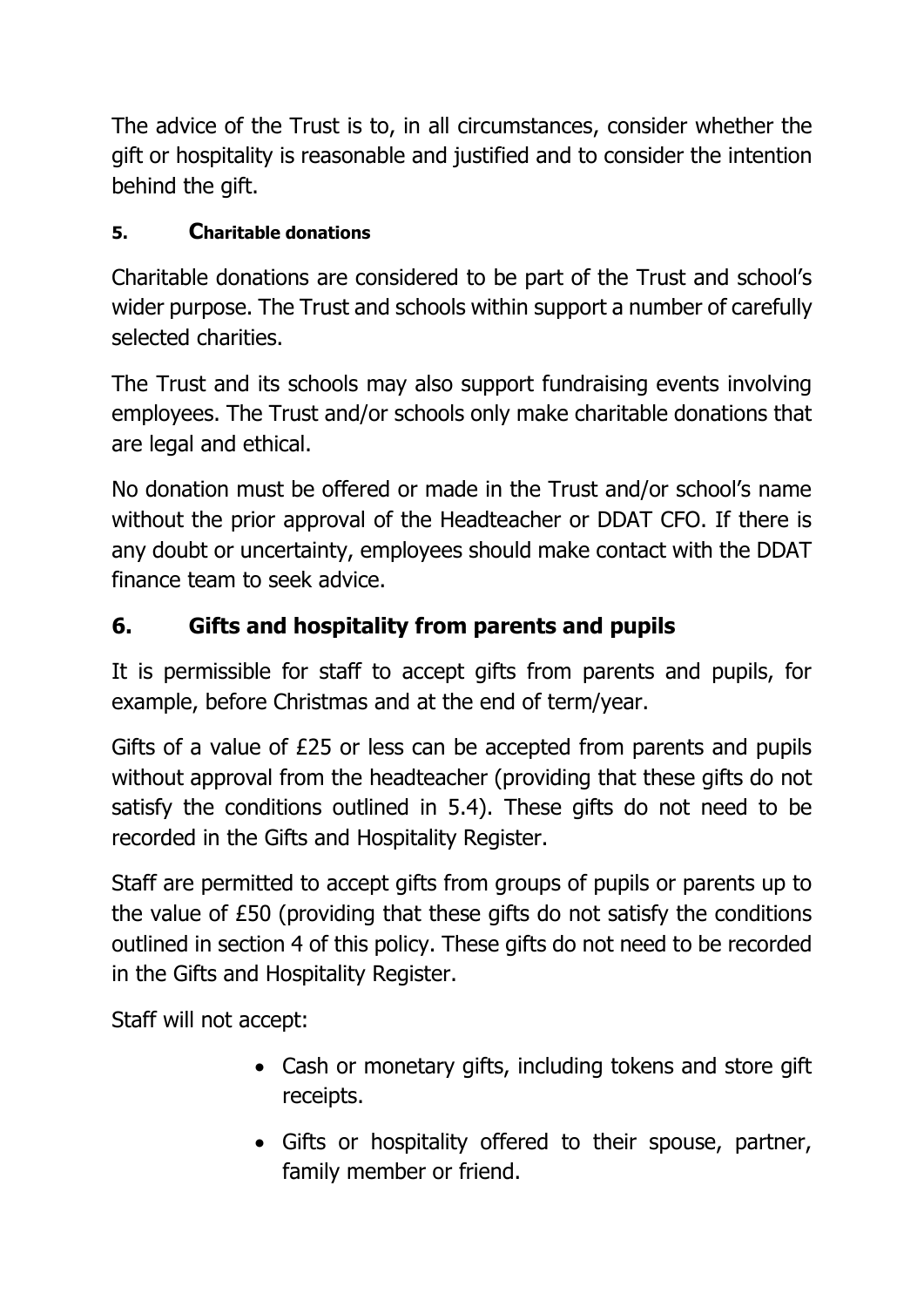- Gifts or hospitality from a potential supplier or tenderer.
- Lavish or extravagant gifts or hospitality.

Staff will consider the following before accepting gifts or hospitality:

- Whether there is any benefit to the Trust and/or school in them accepting the scale, amount, frequency and source of the offer.
- The timing of the offer in relation to forthcoming decisions.
- Whether accepting the offer could be misinterpreted as a sign of their, or the Trust and/or school's, support or favour.

Where staff believe the offer satisfies one of the conditions in section 4 or is above the values outlined, staff will seek prior approval from the headteacher or DDAT CFO before accepting the offer.

In accordance with section 4, details of the offer will be recorded as outlined in section 10 of this policy.

Staff will not accept any gifts that they believe to be excessive or more than simply a token gift of gratitude at an acceptable time of year, such as Christmas or end of term/year.

If a gift is received without warning, staff will politely decline the gift. Or, if they feel it would be inappropriate to do this, they will refer the matter to the headteacher or DDAT CFO as soon as possible to allow the headteacher or DDAT CFO to decide the course of action.

The headteacher or DDAT CFO may decide to return a gift, ask the chair of governors / chair of trust board for their view, or donate the gift to a charity/other local cause.

If staff are unsure whether to accept a gift in any situation, they will speak to the headteacher or DDAT CFO.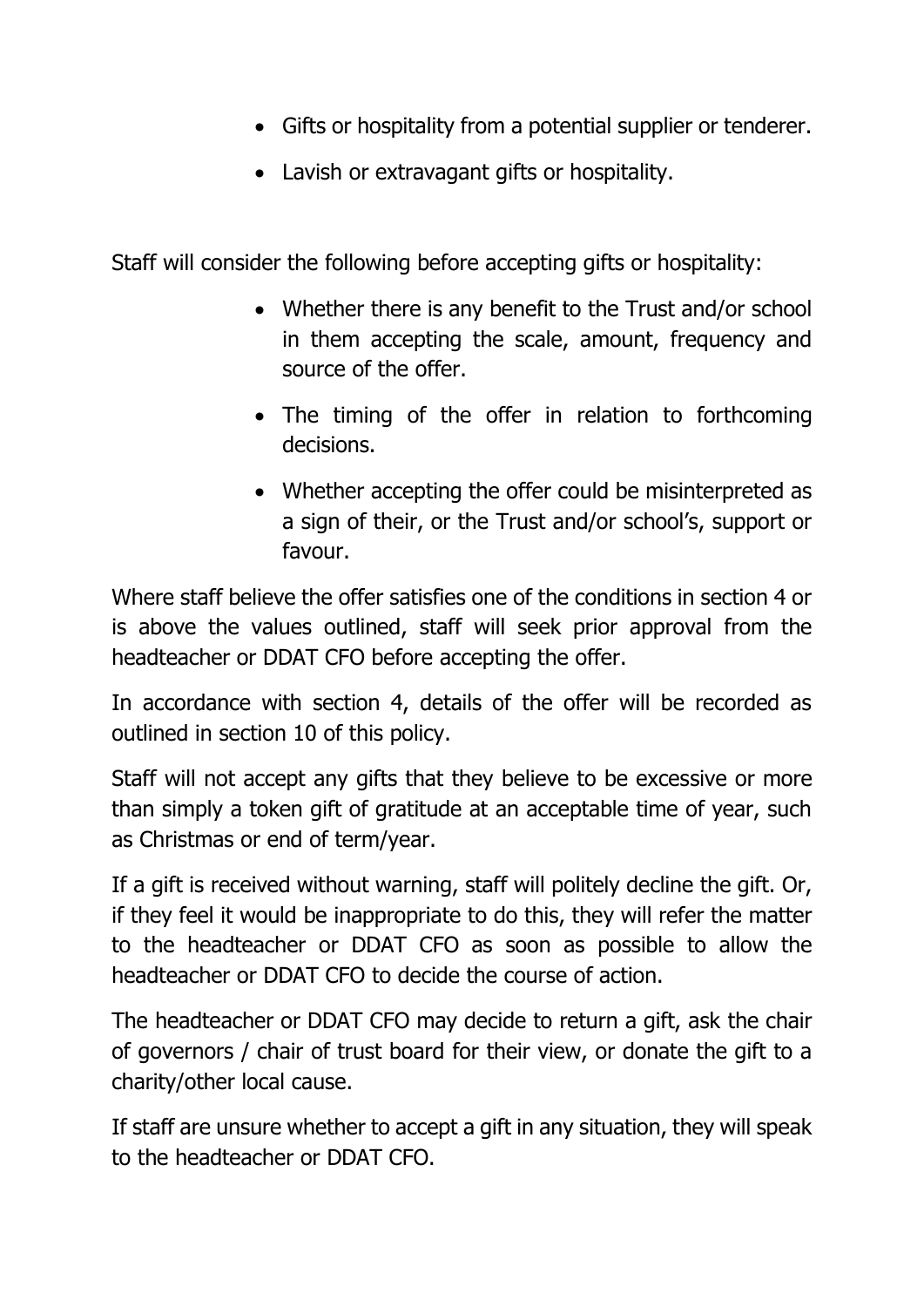Parents and pupils will be informed of the Trust / school's policy regarding gifts and hospitality and will be encouraged to speak to the headteacher or DDAT central team if they want to give a staff member a gift which is of high value or may satisfy any of the conditions outlined in section 3.

# **7. Gifts to staff from the school**

The purchasing of excessive or alcoholic gifts is regarded as irregular expenditure.

The Trust and/or school may, at the headteacher or DDAT CFO's discretion, provide staff with token gifts to reward efforts beyond their duties such as significant contributions towards extra-curricular activities. These gifts will be non-monetary, non-alcoholic and cost less than £25.

# **8. Reporting suspected bribery**

Employees are encouraged to raise concerns about any suspicion of bribery or corruption at the earliest possible opportunity to the headteacher or DDAT CFO. Issues that should be reported include:

- Any suspected or actual attempts at bribery.
- Any concerns that an employee may be in receipt of bribes.
- Any concerns that an employee may be offering or delivering bribes.

All concerns should be reported following the procedure set out in the Trust's Whistleblowing Policy.

All reports of bribery will be investigated thoroughly and in a timely manner by the appropriate member of the SLT or Trust central team and in the strictest confidence.

Employees who raise concerns in good faith will be supported by the Trust and/or school who will ensure that they are not subjected to any detrimental treatment as a consequence of their report. Any instances of detrimental treatment against an employee for reporting a suspicion will be treated as a disciplinary offence.

# **9. Following investigation**

The Trust will invoke disciplinary procedures where any employee is found guilty of bribery and this may result in a finding of gross misconduct and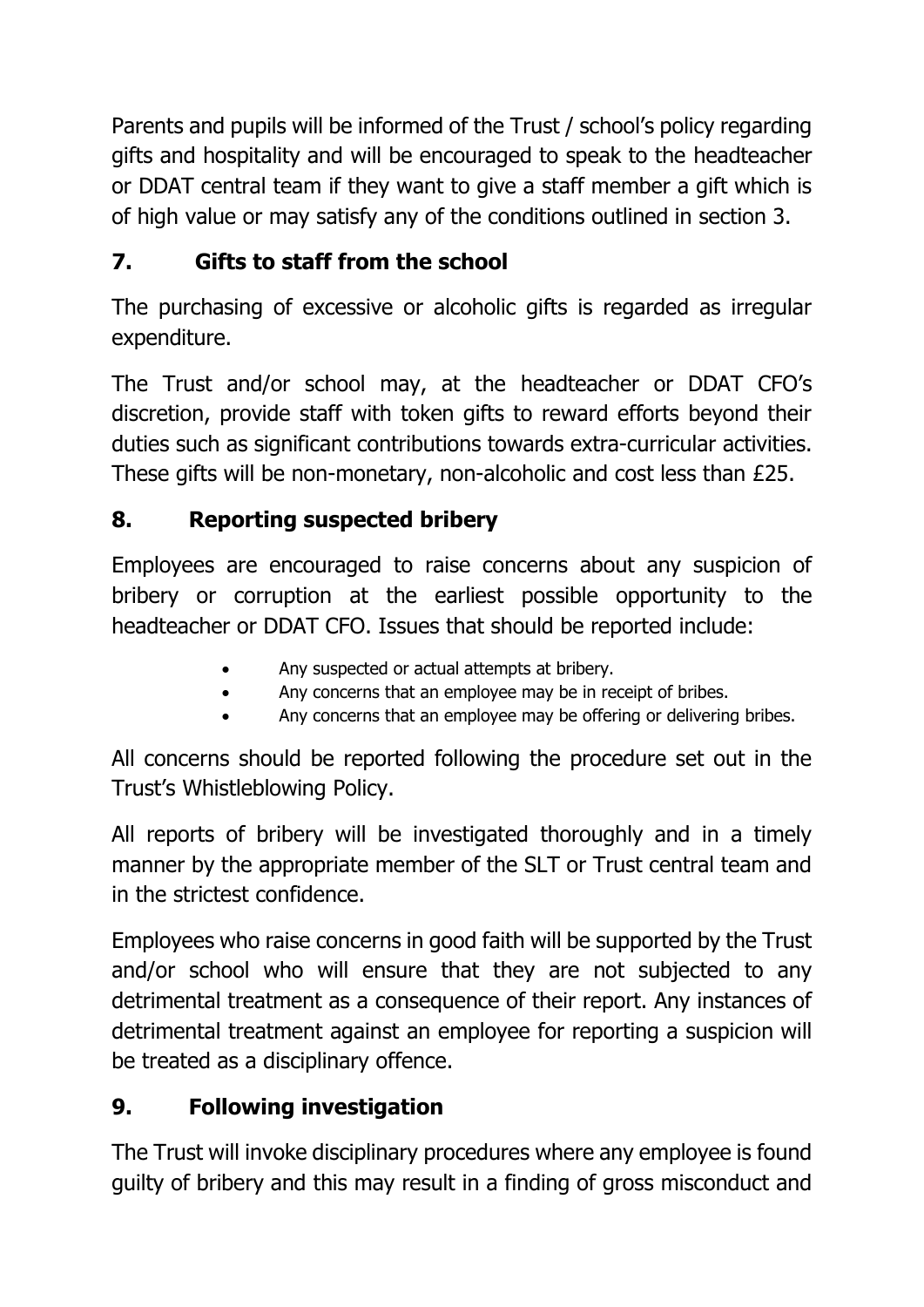immediate dismissal. The Trust may terminate the contracts of any associated persons, including consultants or other workers acting for, or on behalf of the Trust and/or school, who are found to have breached this policy.

# **10. Record keeping**

DDAT keeps financial records and has appropriate internal controls to provide evidence for the business reasons for making payments to third parties. Employees will make the headteacher or DDAT CFO aware of all hospitality or gifts received or offered over the value of £25, or £50 if received from multiple recipients, these will be subject to managerial review.

The Register of Gifts and Hospitality Register is used to record gifts or hospitality that needs to be recorded. The following information will be recorded:

- The nature of the gift/hospitality
- The date the gift/hospitality was offered
- Who the gift/hospitality was offered by
- Name of staff member the gift/hospitality was offered to
- Value of the gift/hospitality
- Action taken  $-$  for example, whether the offer was refused or accepted

Employees' expenses claims relating to hospitality, gifts or expenses incurred to third parties are submitted in accordance with the Trust or school's Staff Expenses Policy.

All invoices, accounts and related documents should be prepared and maintained with the highest accuracy and completeness.

No accounts may be kept "off-book".